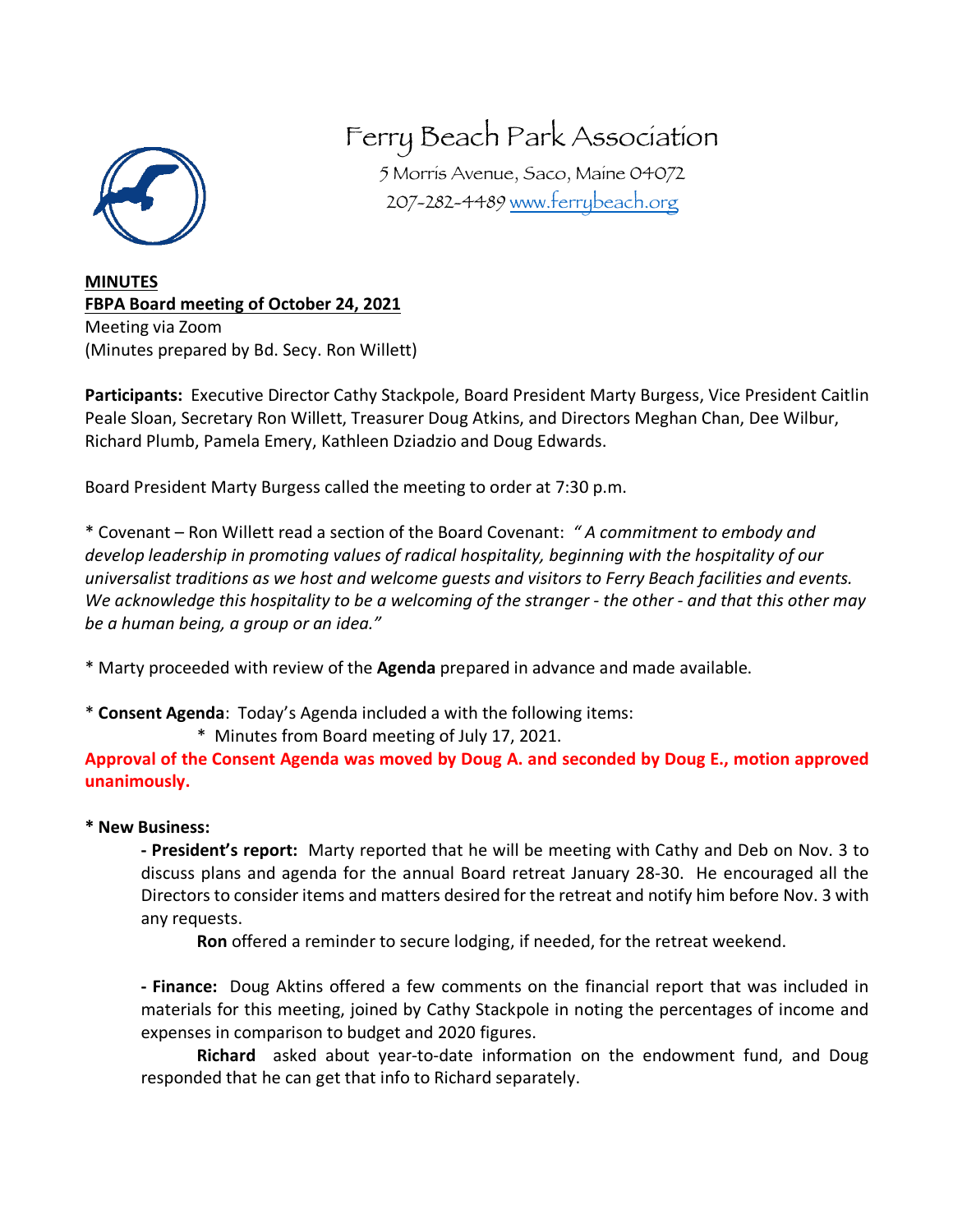### **- Exec Director's report (Cathy Stackpole):**

Gratitude: Cathy expressed heartfelt thanks to the Directors for the support and staff assistance during the past year, especially over the summer conference season. l General: program, personnel, etc: Cathy noted the various areas in which progress toward goals and improvements has been interrupted by the challenges of the pandemic, from the school relocation transition to software migration staff turnover and shortages - like a room tossed by a tornado, with all the pieces still around, but not in the right place.

### Facilities

- Insulation of Rowland complete! This winter will offer opportunities to determine Rowland's readiness for winter gatherings.
- Contract for pests back in place after an infestation in a Metz cabin in September;
- Maintenance staff is excellent: Cathy praised the work of the new maintenance staffer Dave D.

#### Program

- Summer 70% of normal (long season with Buddhists in September)
- Need to rebuild online programming in winter
- Some small retreats possible, now in planning:
	- o NPO group
	- o Locals for day long
	- o Dance group a maybe
- Groups seem to remain reticent to commit to dates for indoor event due to moving conditions of the Covid variants
- Small events and outdoor events a possibility

# Food Service

- Food pricing increases Cathy noted that the across-the-board increases in food and supplies is a genuine challenge
- Take out: Cathy reported that Jason is preparing to resume the weekend takeout service that was popular last year.
- Other ideas: Pam asked about the possible resumption of community (local) dinners, and Cathy replied that there is some consideration of that. Some discussion focused on local groups such as Age Friendly Saco.

**- Policy Review:** Ron reported on the recent review of a list of policy statements he had collected from the Board and Board Annex folders in the Google Drive. He stated that the review was intended primarily as an informational exercise to familiarize all Directors of management policies posted there, some of which had been reviewed and approved by the Board at the time they were drafted by the Exec. Director.

**Ron** noted that he has just emailed to the Directors his proposal for revision of the "Personnel Policy Regarding Impartiality and Fairness" that the Board adopted in 2016, with his revision centered on specific language addressing Directors' non-involvement in personnel